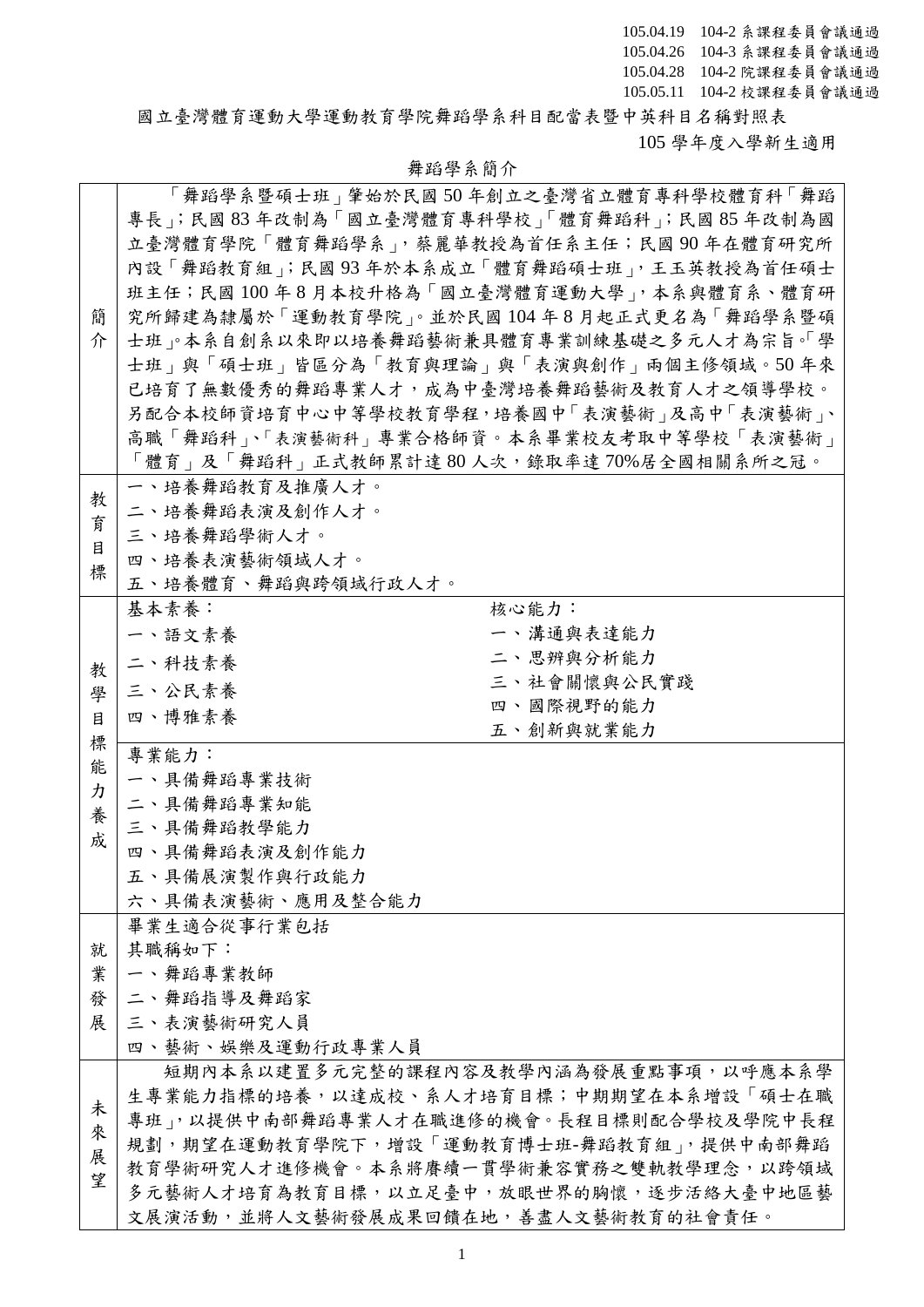## 105 學年度舞蹈學系四年制課程配當總表(草案)

共計 132 學分

|                                            |             | 第一學年           |                | 第二學年           |                  |                                      | 第三學年             |                |                  |                  |                  | 第四學年                                                                                                                                                                                                            |                  | 合計             |                  |                  |                  |                |                                                                                        |
|--------------------------------------------|-------------|----------------|----------------|----------------|------------------|--------------------------------------|------------------|----------------|------------------|------------------|------------------|-----------------------------------------------------------------------------------------------------------------------------------------------------------------------------------------------------------------|------------------|----------------|------------------|------------------|------------------|----------------|----------------------------------------------------------------------------------------|
|                                            |             | 上              |                |                | F                | 上                                    |                  | $\top$         |                  | 上                |                  | F                                                                                                                                                                                                               |                  | 上              |                  |                  | F                |                |                                                                                        |
|                                            |             | 學<br>分         |                | 小學<br>時分時      | 小                | 學分                                   | 小時               | 學分             | 小時               | 學分               | 小時               | 學分                                                                                                                                                                                                              | 小時               | 學分             | 小時               | 學<br>分           | 小時               | 學分             | 小時                                                                                     |
|                                            | 學<br>必      | 5 <sup>5</sup> | 6              | 5              | 6                | $\overline{0}$                       | $\overline{0}$   | $\overline{0}$ | $\overline{0}$   | $\overline{0}$   | $\boldsymbol{0}$ | $\overline{0}$                                                                                                                                                                                                  | $\overline{0}$   | $\overline{0}$ | $\boldsymbol{0}$ | $\mathbf{0}$     | $\boldsymbol{0}$ | 10             | 12                                                                                     |
| 共<br>$\overline{\mathbb{F}}$               | 學選學         | $\overline{0}$ | $\overline{0}$ | $\overline{0}$ | $\overline{0}$   | $8 - 10$                             | $8 - 10$         | $8 - 10$       | $8 - 10$         | $\overline{0}$   | $\boldsymbol{0}$ | $\mathbf{0}$                                                                                                                                                                                                    | $\overline{0}$   | $\mathbf{0}$   | $\boldsymbol{0}$ | $\overline{0}$   | $\boldsymbol{0}$ | 18             | 18                                                                                     |
| 科                                          | 必<br>軍<br>護 | $\overline{0}$ | $\overline{2}$ | $\mathbf{0}$   | $\overline{2}$   | $\overline{0}$                       | $\overline{0}$   | $\overline{0}$ | $\boldsymbol{0}$ | $\boldsymbol{0}$ | $\boldsymbol{0}$ | $\overline{0}$                                                                                                                                                                                                  | $\boldsymbol{0}$ | $\mathbf{0}$   | $\boldsymbol{0}$ | $\mathbf{0}$     | $\boldsymbol{0}$ | $\mathbf{0}$   | $\overline{4}$                                                                         |
| 校<br>訂必                                    | 學           | $\overline{2}$ | $\overline{2}$ | $\overline{2}$ | $\overline{2}$   | $\overline{0}$                       | $\boldsymbol{0}$ | $\overline{0}$ | $\boldsymbol{0}$ | $\mathbf{0}$     | $\boldsymbol{0}$ | $\overline{0}$                                                                                                                                                                                                  | $\boldsymbol{0}$ | $\overline{2}$ | $\overline{2}$   | $\mathbf{0}$     | $\boldsymbol{0}$ | 6              | 6                                                                                      |
| 科<br>$\begin{array}{c} \hline \end{array}$ | 術<br>必      | 1              | $\overline{2}$ | $\mathbf 1$    | $\overline{2}$   | $\mathbf{0}$                         | $\boldsymbol{0}$ | $\overline{0}$ | $\boldsymbol{0}$ | $\boldsymbol{0}$ | $\boldsymbol{0}$ | $\mathbf{0}$                                                                                                                                                                                                    | $\overline{0}$   | $\mathbf{0}$   | $\boldsymbol{0}$ | $\boldsymbol{0}$ | $\boldsymbol{0}$ | $\overline{2}$ | $\overline{4}$                                                                         |
| 事業                                         | 學<br>必      | $\overline{2}$ | $\overline{2}$ | $\overline{0}$ | $\overline{0}$   | $\overline{4}$                       | $\overline{4}$   | $\overline{4}$ | $\overline{4}$   | $\overline{4}$   | $\overline{4}$   | $\overline{4}$                                                                                                                                                                                                  | $\overline{4}$   | $\mathbf{0}$   | $\boldsymbol{0}$ | $\mathbf{0}$     | $\boldsymbol{0}$ | 18             | 18                                                                                     |
| 核<br>$\tilde{c}$                           | 術<br>必      |                |                | 10 20 10 20    |                  | 8(1)                                 | 16(2)            | 8(1)           | 16(2)            | 3(1)             | 6(2)             | 4(1)                                                                                                                                                                                                            | 8(2)             | 3(1)           | 6(2)             | 3(1)             | 6(2)             | 47(6)          | 94(12)                                                                                 |
| 系訂                                         | 學<br>選      | $\overline{0}$ | $\mathbf{0}$   | $\overline{0}$ | $\boldsymbol{0}$ | $\overline{0}$                       | $\overline{0}$   | $\overline{0}$ | $\boldsymbol{0}$ | $2 - 4$          | $2 - 4$          | $2 - 4$                                                                                                                                                                                                         | $2 - 4$          | $2 - 4$        | $2 - 4$          | $2 - 4$          | $2 - 4$          | 8-16           | $8 - 16$                                                                               |
| 科術<br>目                                    | 選           | $\overline{0}$ | $\overline{0}$ | $\overline{0}$ | $\boldsymbol{0}$ | $\overline{0}$                       | $\overline{0}$   | $\overline{0}$ | $\boldsymbol{0}$ | $2 - 5$          | $4 - 10$         | $2 - 5$                                                                                                                                                                                                         | $4 - 10$         | $2 - 5$        | $4 - 10$         | $2 - 5$          | $4 - 10$         | 8-16           | 16-32                                                                                  |
|                                            | 學科<br>小計    |                |                |                |                  | $9 12 7 10 12-14 12-14 12-14 12-14 $ |                  |                |                  | $6 - 8$          | $6 - 8$          | $6 - 8$                                                                                                                                                                                                         | $6 - 8$          | $4 - 6$        | $4 - 6$          | $2 - 4$          | $2 - 4$          | 58-70          | 60-72                                                                                  |
|                                            | 術科<br>小計    |                |                | 11221122       |                  | 9                                    | 18               | 9              | 18               | $6-9$            |                  | $ 12-18 $ 7-10 $ 14-20 $                                                                                                                                                                                        |                  | $6-9$          |                  |                  |                  |                | $\left  12 - 18 \right $ 6-9 $\left  12 - 18 \right $ 63-75 $\left  126 - 150 \right $ |
|                                            |             |                |                |                |                  |                                      |                  |                |                  |                  |                  | 合計 <mark>19</mark> 32 <mark>17</mark> 30 <mark>21-23</mark> 30-32 <mark>21-23</mark> 30-32 <mark>12-17</mark> 18-26 <mark>13-18</mark> 20-28 <mark>10-15</mark> 16-24 <mark>8-13</mark> 14-22 <mark> 132</mark> |                  |                |                  |                  |                  |                |                                                                                        |

※專業核心科目術科必修項目括弧內為實習課程學分數及授課時數

畢業條件:

- 一、畢業學分數(含通識 28 學分)至少應修滿 132 學分,包括校訂專業共同必修科目 8 學分、 系訂專業核心必修科目 72 學分、系訂選修科目 24 學分。
	- 本系學生於三年級起需依興趣選組,共分為舞蹈教育與研究組及舞蹈創作與表演組, 並按分組規定修完各組選修共計 36 學分。
- 三、如因修習教育學程需要,在學期間未開之選修課程應以暑修方式修習學分,如臺灣戲劇 與劇場史、表演心理學、表演學、舞臺表演與戲劇、西洋戲劇選讀、劇本導讀、編劇基 礎、導演基礎等。
- 四、大學部另有學分外之畢業門檻,請參考「學生畢業門檻護照」之規定。
- 五、如有特殊情況須經系所主任許可。

二、系訂興趣分組選修規定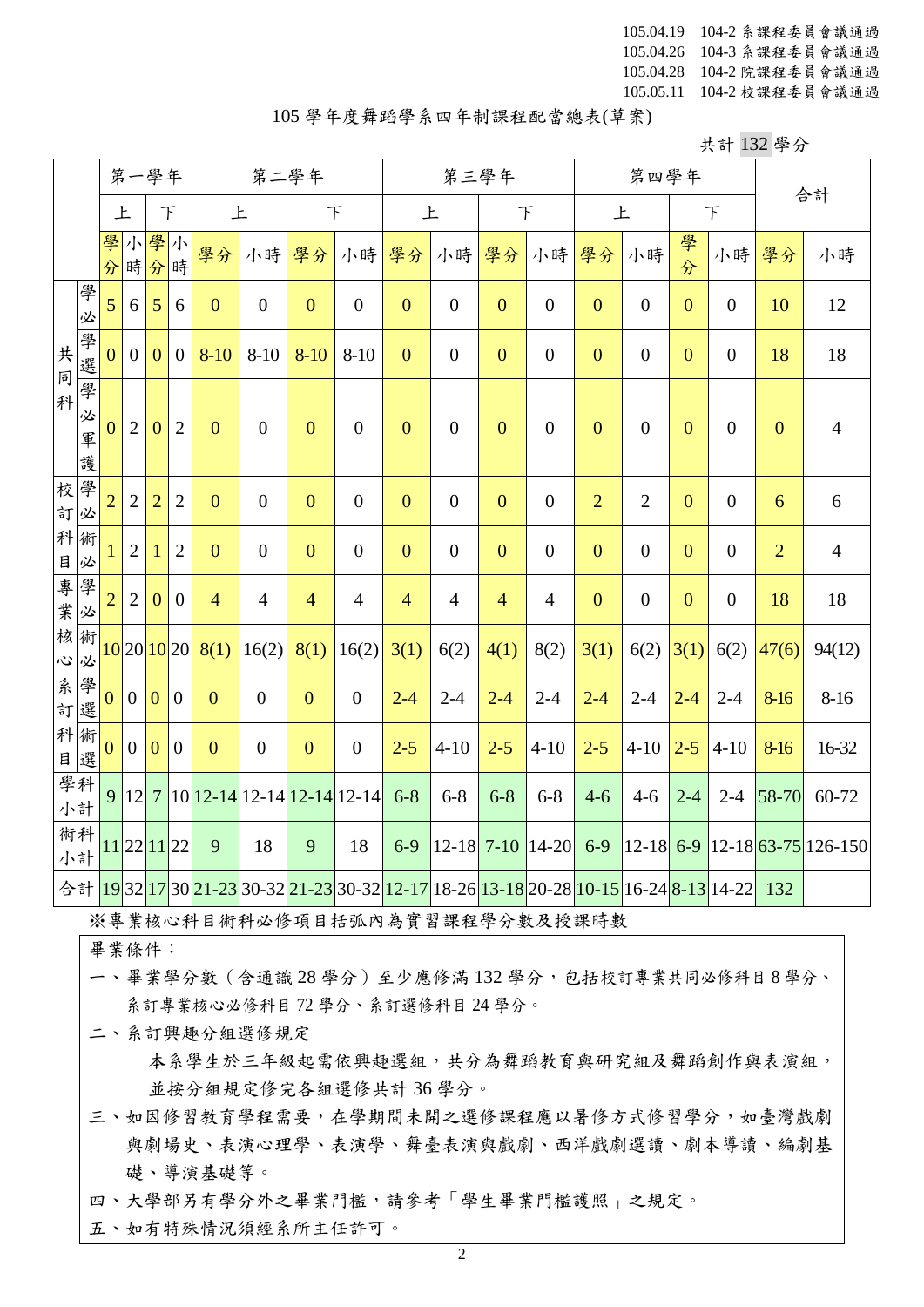## 105 學年度舞蹈學系四年制課程配當總表

共計 132 學分

## 一、校訂專業共同必修科目:8 學分(學科 6 學分,術科 2 學分)

|         |         | 13 ° 31 73 73 14 72 17 17 17        | $9 + 7 + 19 + 7$                                                        |                |                |             |                | $rr_1$ $\gamma_1$ $\gamma_2$ $\gamma_3$ $\gamma_4$ $\gamma_5$ |                |                |                |                |                |          |        |
|---------|---------|-------------------------------------|-------------------------------------------------------------------------|----------------|----------------|-------------|----------------|---------------------------------------------------------------|----------------|----------------|----------------|----------------|----------------|----------|--------|
|         | 課程代碼    |                                     | 科目名稱                                                                    | 學<br>分         | 時<br>數         | 必<br>選      |                | 第一年                                                           |                | 第二年            |                | 第三年            |                | 第四年      | 備<br>註 |
|         |         |                                     |                                                                         |                |                | 修           | 上              | $\top$                                                        | 上              | $\top$         | 上              | $\top$         | 上              | 下        |        |
| 7002424 |         | 健康與體育概論<br>Education                | Introduction to Health and Physical                                     | $\overline{2}$ | 2              | 必           | $\overline{2}$ |                                                               |                |                |                |                |                |          |        |
| 7000019 |         | 人體解剖生理學                             | Human Anatomy and Physiology                                            | 2              | 2              | 必           |                | 2                                                             |                |                |                |                |                |          |        |
| 7001925 |         | 體育行政與管理<br>Education                | Administration and Management of Physical                               | 2              | $\overline{2}$ | 必           |                |                                                               |                |                |                |                | $\overline{2}$ |          |        |
| 7001201 |         | 游泳<br>Swimming                      |                                                                         | $\mathbf{1}$   | 2              | 必           |                | $\mathbf{1}$                                                  |                |                |                |                |                |          |        |
| 7002579 |         | 田徑<br><b>Track and Field</b>        |                                                                         | 1              | 2              | 必           | $\mathbf{1}$   |                                                               |                |                |                |                |                |          |        |
| 合計      |         |                                     |                                                                         | 8              | 10             |             | $\overline{3}$ | $\overline{3}$                                                | $\Omega$       | $\Omega$       | $\Omega$       | $\Omega$       | $\overline{2}$ | $\Omega$ |        |
|         |         |                                     | 二、系訂專業必修科目:72學分 (學科16學分,術科48學分,實習8學分)                                   |                |                |             |                |                                                               |                |                |                |                |                |          |        |
|         |         | 課程代碼                                | 科目名稱                                                                    | 學<br>分         | 時<br>數         | 必<br>選<br>俢 | 第一年<br>上       | F                                                             | 第二年<br>上       | F              | 第三年<br>上       | F              | 第四年<br>上       | F        | 備<br>註 |
|         | 7001858 |                                     | 藝術概論<br>Introduction to Arts                                            | $\overline{2}$ | $\overline{2}$ | 必           | 2              |                                                               |                |                |                |                |                |          |        |
|         | 7001687 |                                     | 舞蹈課程設計<br>Dance Curriculum Design                                       | 2              | 2              | 必           |                |                                                               | 2              |                |                |                |                |          |        |
| 學       | 7003094 |                                     | 藝術行政與管理<br>Art Administration and<br>Management                         | $\overline{2}$ | 2              | 必           |                |                                                               |                |                | 2              |                |                |          |        |
| 科       |         | 7004011/7004012                     | 中國舞蹈史 (一)(二)<br><b>Chinese Dance History</b>                            | 4              | $\overline{4}$ | 必           |                |                                                               | $\overline{2}$ | $\overline{2}$ |                |                |                |          |        |
|         |         | 7004013/7004014                     | 西洋舞蹈史 (一)(二)<br><b>Western Dance History</b>                            | 4              | $\overline{4}$ | 必           |                |                                                               |                |                | $\overline{2}$ | $\overline{c}$ |                |          |        |
|         | 7002043 |                                     | 動作分析<br>Movement Analysis                                               | $\overline{2}$ | $\overline{2}$ | 必           |                |                                                               |                |                |                | $\overline{2}$ |                |          |        |
|         | 小計      |                                     |                                                                         | 16             | 16             |             | $\overline{2}$ | $\Omega$                                                      | $\overline{4}$ | $\overline{2}$ | $\overline{4}$ | $\overline{4}$ | $\Omega$       | $\Omega$ |        |
|         |         | 7002162/7002163、<br>7002164/7002165 | 中國舞基本動作 (一)(二)<br><b>Basic Movement of Chinese</b><br>Dance( $I)(II)$ ) | $\overline{2}$ | 4              | 必           | 1              | 1                                                             |                |                |                |                |                |          |        |
|         |         | 7002182/7002183                     | 中國舞(一)(一)(二)(四)                                                         |                |                |             |                |                                                               |                |                |                |                |                |          |        |

|        | 700210477002100                                                          | Dance( $I)(II)$ )                                                        |                |                |   |                |   |                |                |  |  |  |
|--------|--------------------------------------------------------------------------|--------------------------------------------------------------------------|----------------|----------------|---|----------------|---|----------------|----------------|--|--|--|
|        | 7002182/7002183<br>7002184/7002185<br>7002186/7002187<br>7002189/7002188 | 中國舞(一)(二)(三)(四)<br>Chinese Folk<br>Dance( $I$ )( $II$ )( $III$ )( $IV$ ) | 8              | 16             | 必 | 2              | 2 | $\overline{2}$ | $\mathfrak{D}$ |  |  |  |
| 術<br>科 | 7002166/7002167<br>7002168/7002169<br>7002170/7002171<br>7002172/7002173 | 芭蕾 (一)(二)(三)(四)<br>Ballet( $I)(II)(III)(IV)$                             | 8              | 16             | 必 | $\mathfrak{D}$ | 2 | 2              | $\mathfrak{D}$ |  |  |  |
|        | 7002174/7002175<br>7002176/7002177<br>7002178/7002179<br>7002180/7002181 | 現代舞(一)(二)(三)(四)<br>Modern Dance( $I$ )( $II$<br>(III)(IV)                | 8              | 16             | 必 | $\mathfrak{D}$ | 2 | $\overline{2}$ | $\overline{c}$ |  |  |  |
|        | $7001652 \cdot 7001653$                                                  | 舞蹈音樂 (一)(二)<br>Dance Music( $\mathbb{I}$ )( $\mathbb{I}$ )               | $\overline{2}$ | $\overline{4}$ | 必 |                | 1 |                |                |  |  |  |
|        | 7003602 \ 7003603                                                        | 音樂形式與風格 (一)(二)<br>Music Form and Style                                   | $\mathfrak{D}$ | 4              | 必 |                |   |                |                |  |  |  |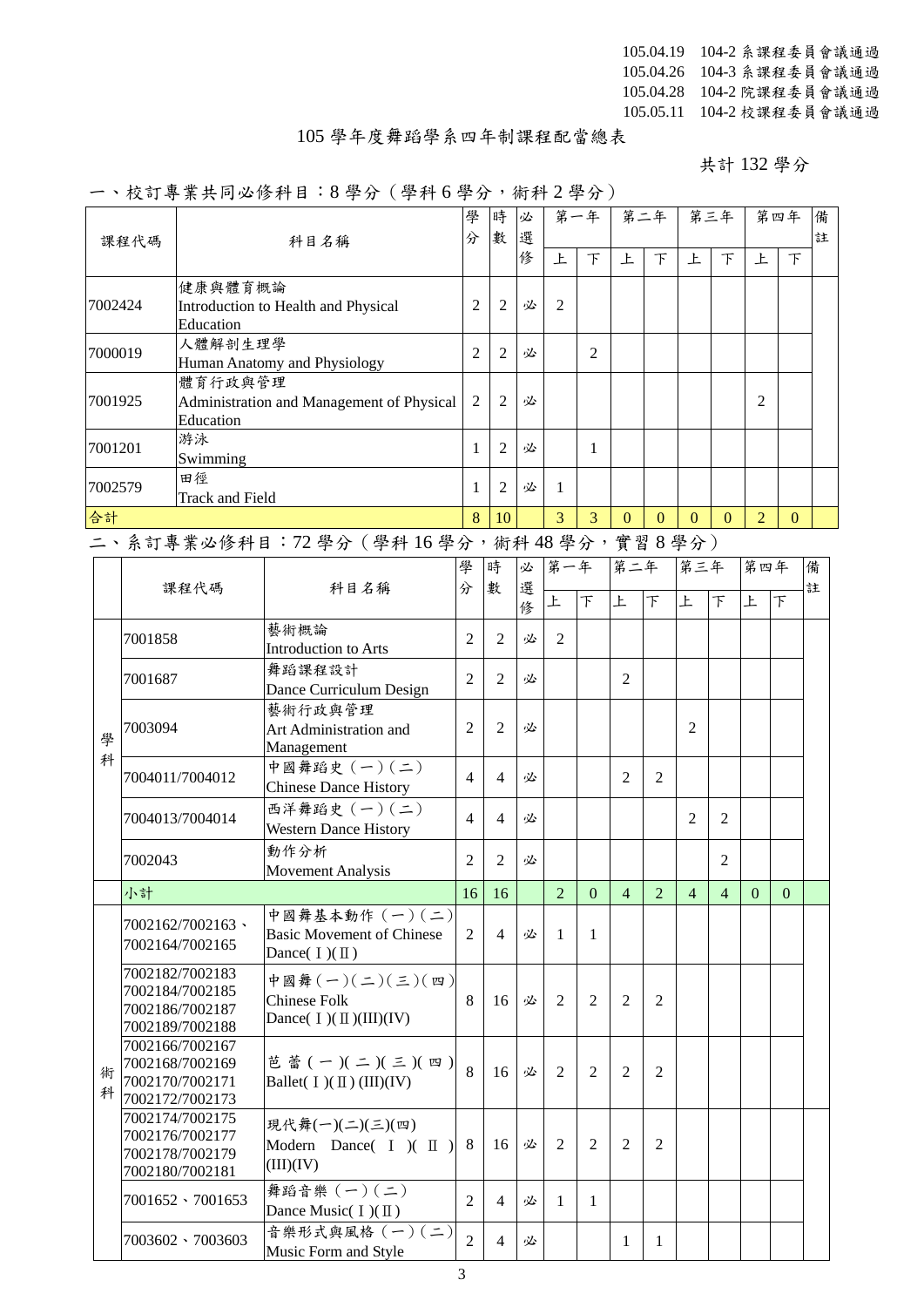105.04.19 104-2 系課程委員會議通過 105.04.26 104-3 系課程委員會議通過

105.04.28 104-2 院課程委員會議通過

105.05.11 104-2 校課程委員會議通過

|    | 7002822                 | 臺灣舞蹈 (一)(二)<br>Taiwanese Ethnic Dance                   | $\overline{2}$ | $\overline{4}$ | 必      |    |              |              |              | 1            | 1   |                |                |   |
|----|-------------------------|---------------------------------------------------------|----------------|----------------|--------|----|--------------|--------------|--------------|--------------|-----|----------------|----------------|---|
|    | 7001637 \7001638        | 舞蹈即興 (一)(二)                                             | $\overline{2}$ | $\overline{4}$ | 必      | 1  | $\mathbf{1}$ |              |              |              |     |                |                |   |
|    |                         | Dance Improvisation( $I$ )( $\mathbb{I}$ )              |                |                |        |    |              |              |              |              |     |                |                |   |
|    | $7001666 \cdot 7001667$ | 舞蹈創作 (一、二)                                              | $\overline{2}$ | $\overline{4}$ | 必      |    |              | $\mathbf{1}$ | $\mathbf{1}$ |              |     |                |                |   |
|    |                         | Dance Choreography( I)(II)                              |                |                |        |    |              |              |              |              |     |                |                |   |
|    | 7003614/7003728         | 中國舞技巧進階 (一)(二)                                          |                |                |        |    |              |              |              |              |     |                |                |   |
|    | 7003615/7003729         | $(\boldsymbol{\Xi})$ (四)                                | $\overline{4}$ | 8              | 必      |    |              |              |              | 1            | 1   | 1              | 1              |   |
|    | 7003616/7003730         | <b>Advanced Chinese Folk</b>                            |                |                |        |    |              |              |              |              |     |                |                |   |
|    | 7003617/7003731         | Dance( $I)(II)(III)(IV)$                                |                |                |        |    |              |              |              |              |     |                |                |   |
|    | 7003618/7003732         | 芭蕾技巧進階(一)(二)(三)                                         |                |                |        |    |              |              |              |              |     |                |                |   |
|    | 7003619/7003733         | $(\n$ 四 )                                               | $\overline{4}$ | 8              | 必      |    |              |              |              | 1            | 1   | 1              | 1              |   |
|    | 7003620/7003734         | Advanced Ballet $(1)(\mathbb{I})$                       |                |                |        |    |              |              |              |              |     |                |                |   |
|    | 7003621/7003735         | $(\mathbb{II})(\mathbb{N})$                             |                |                |        |    |              |              |              |              |     |                |                |   |
|    | 7003622/7003736         | 現代舞技巧進階 (一)(二)                                          |                |                |        |    |              |              |              |              |     |                |                |   |
|    | 7003623/7003737         | $(\Xi)(\mathfrak{w})$                                   | $\overline{4}$ | 8              | 必      |    |              |              |              | 1            | 1   | 1              | 1              |   |
|    | 7003624/7003738         | <b>Advanced Modern Dance</b>                            |                |                |        |    |              |              |              |              |     |                |                |   |
|    | 7003625/7003739         | $(1)(\mathbb{I})(\mathbb{I})(\mathbb{N})$               |                |                |        |    |              |              |              |              |     |                |                |   |
|    |                         | 劇場管理與實務(一)(二)                                           |                |                |        |    |              |              |              |              |     |                |                |   |
|    | $7001703 \cdot 7001704$ | Theater Management and                                  | $\overline{2}$ | $\overline{4}$ | 必      | 1  | 1            |              |              |              |     |                |                |   |
|    |                         | Practice( $I)(II)$                                      |                |                |        |    |              |              |              |              |     |                |                |   |
| 實  | 7001567、7001569         | 演出實習 (一) (二) (三)<br>$(\n$ 四 )                           |                |                |        |    |              |              |              |              |     |                |                |   |
| 꿥  | 7001571 \ 7001574       | Dance                                                   | $\overline{4}$ | 8              | 必      |    |              | 1            | $\mathbf{1}$ | $\mathbf{1}$ | 1   |                |                |   |
|    |                         | Practicum( $I$ )( $\mathbb{II}$ )( $\mathbb{II}$ )( IV) |                |                |        |    |              |              |              |              |     |                |                |   |
|    |                         | 畢業製作 (一)(二)                                             |                |                |        |    |              |              |              |              |     |                |                |   |
|    | $7001127 \cdot 7001128$ | <b>Final Performance Production</b>                     | $\overline{2}$ | $\overline{4}$ | 必      |    |              |              |              |              |     | 1              | 1              |   |
|    |                         | for Graduation $(I)(\mathbb{I})$                        |                |                |        |    |              |              |              |              |     |                |                |   |
|    | 小計                      |                                                         | 56             | 112            |        | 10 | 10           | 9            | 9            | 5            | 5   | $\overline{4}$ | $\overline{4}$ |   |
| 合計 |                         |                                                         | 72             | 130            |        | 12 | 10           | 13           | 11           | $\mathbf{Q}$ | 9   | $\overline{4}$ | $\overline{4}$ |   |
|    |                         | 三、系訂選修科目:24 學分(學生依興趣選組做為專業發展方向)                         |                |                |        |    |              |              |              |              |     |                |                |   |
|    |                         |                                                         |                |                |        |    |              |              |              |              |     |                |                |   |
|    | 埋积从正                    | 11日夕孫                                                   | 學              | 時              | 必<br>课 |    | 第一年          |              | 第二年          |              | 第三年 |                | 第四年            | 伺 |

|                       |        | 課程代碼                                         | 科目名稱                                                                                                                                                    | 學              | 時              | 必選修 |          | 第一年      |          | 第二年 第三年  |                |                | 第四年            |                | 備      |
|-----------------------|--------|----------------------------------------------|---------------------------------------------------------------------------------------------------------------------------------------------------------|----------------|----------------|-----|----------|----------|----------|----------|----------------|----------------|----------------|----------------|--------|
|                       |        |                                              |                                                                                                                                                         | 分              | 數              |     | 上        | 下        | 上        | 下        | 上              | $\top$         | 上              | 下              | 註      |
|                       |        | 7001058                                      | 教育概論<br>Introduction of Education                                                                                                                       | 2              | $\overline{c}$ | 必選  |          |          |          |          | $\overline{2}$ |                |                |                |        |
| 舞<br>蹈                |        | 7002494                                      | 兒童舞蹈教育<br>Dance Education for Children                                                                                                                  | $\overline{2}$ | $\overline{c}$ | 必選  |          |          |          |          |                | $\overline{2}$ |                |                |        |
| 教<br>育                | 學<br>科 | 7001674                                      | 舞蹈評論<br>Dance Criticism                                                                                                                                 | 2              | 2              | 必選  |          |          |          |          |                |                | $\overline{2}$ |                |        |
| 組                     |        | 7001744                                      | 論文寫作<br><b>Essay Writing</b>                                                                                                                            | $\overline{2}$ | $\overline{c}$ | 必選  |          |          |          |          |                |                |                | $\mathfrak{D}$ |        |
|                       |        | 小計                                           |                                                                                                                                                         | 8              | 8              |     | $\Omega$ | $\Omega$ | $\Omega$ | $\Omega$ | $\mathfrak{D}$ | $\overline{2}$ | $\overline{2}$ | $\overline{2}$ |        |
|                       |        | 7000192 \ 7000193<br>7000194、7000195         | 古典芭蕾(一)(二)(三)(四)<br>Classical Ballet ( $I$ )( $II$ )<br>$(\mathbb{II})(\mathbb{N})$                                                                     |                |                |     |          |          |          |          |                |                |                |                |        |
| 舞<br>蹈<br>表<br>演<br>組 | 術<br>科 | 7001262 \ 7001263<br>7001264、7001265         | 當代舞蹈 $(-)(\leq)(\leq)(\equiv)$<br>Contemporary Dance $(1)(\mathbb{I})$<br>$(\mathbb{II})(\mathbb{N})$                                                   | - 8            | 16             | 必選  |          |          |          |          | $\mathfrak{D}$ | $\overline{2}$ | $\overline{2}$ | 2              | 三<br>選 |
|                       |        | $7003626 \cdot 7003627$<br>7003628 \ 7003629 | 民間舞蹈 $(-)(\rightharpoonup)(\rightharpoonup)(\rightharpoonup)(\rightharpoonup)$<br>Chinese Ethnic Dance $(1)(\mathbb{I})$<br>$(\mathbb{II})(\mathbb{N})$ |                |                |     |          |          |          |          |                |                |                |                |        |
|                       |        | 小計                                           |                                                                                                                                                         | 8              | 16             |     |          |          |          |          | 3              | 3              | 3              | 3              |        |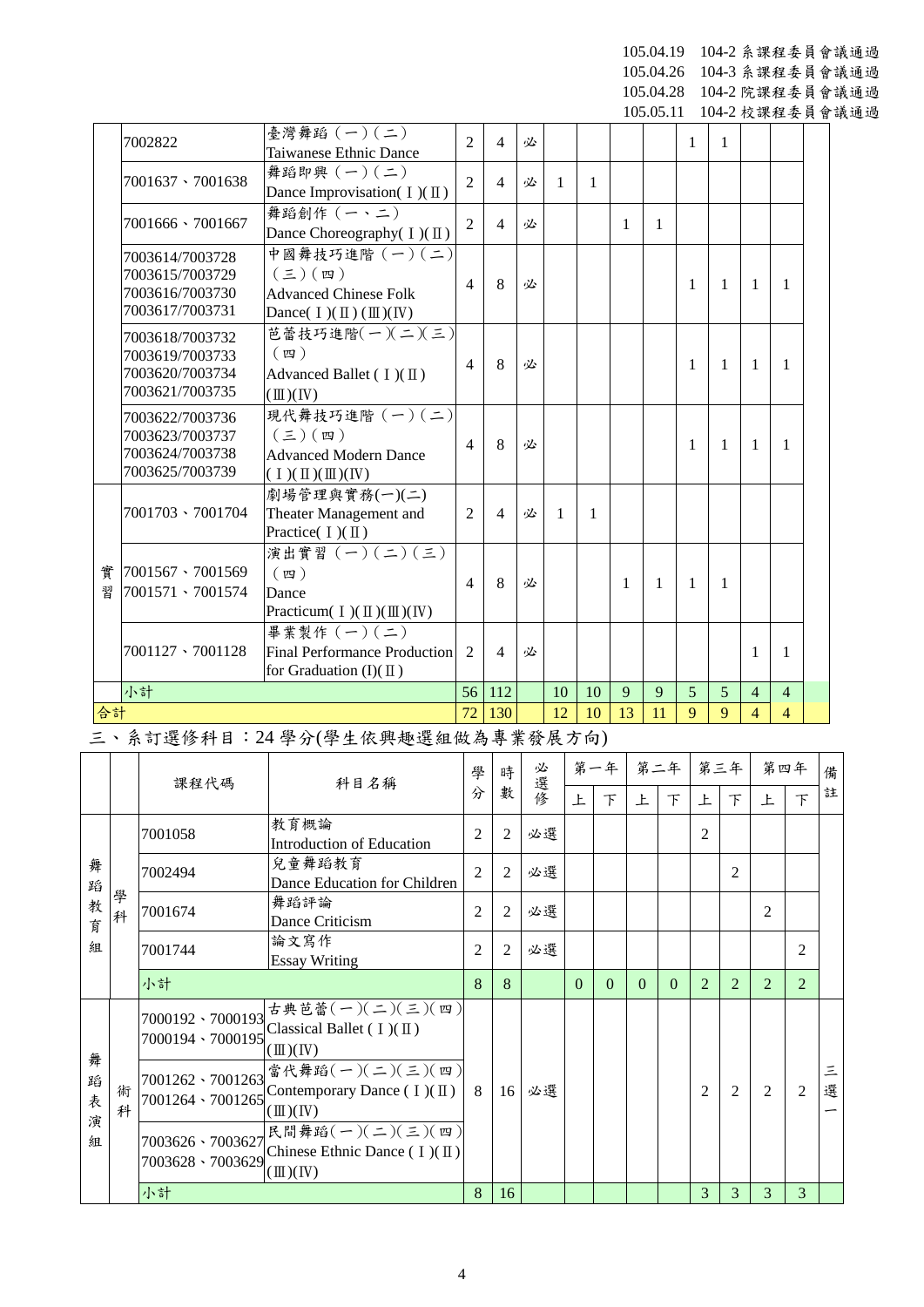105.04.19 104-2 系課程委員會議通過 105.04.26 104-3 系課程委員會議通過

105.04.28 104-2 院課程委員會議通過

105.05.11 104-2 校課程委員會議通過

|             |        |                  |                                                                                               |                |                |    |  | 10 <i>0.</i> 0 <i>0.</i> 11 |              |              | 10+-2 仪沐任女只冒哦: |              |                          |
|-------------|--------|------------------|-----------------------------------------------------------------------------------------------|----------------|----------------|----|--|-----------------------------|--------------|--------------|----------------|--------------|--------------------------|
|             |        | 7002808 \7002811 | 舞蹈教學 (一)(二)<br>Instruction in Dance( $I)(II)$ )                                               | $\overline{2}$ | $\overline{4}$ | 必選 |  |                             | 1            | 1            |                |              | 教<br>學                   |
| 分<br>組<br>選 | 術<br>科 |                  | 舞蹈教學實習 (一)(二)<br>7004016 \cdot 7004054 Practicum in Dance<br>Teaching $(I)(II)$               | $\overline{2}$ | $\overline{4}$ | 必選 |  |                             |              |              | 1              | 1            | 或<br>編<br>創              |
| 俢           |        | 7002809 \7002810 | 舞蹈編創(一)(二)(三)(四)<br>7002234 \cdot 7002235 Instruction in Dance                                | $\overline{4}$ | 8              | 必選 |  |                             | 1            | 1            | 1              | 1            | 選                        |
|             |        | 小計               |                                                                                               | $\overline{4}$ | 8              |    |  |                             | $\mathbf{1}$ | $\mathbf{1}$ | $\mathbf{1}$   | $\mathbf{1}$ |                          |
| 合計          |        |                  |                                                                                               | 12             | 16(<br>24)     |    |  |                             |              |              |                |              |                          |
|             |        | 7000642          | 美學<br>Aesthetics                                                                              | $\overline{2}$ | $\mathfrak{2}$ | 選  |  |                             |              |              |                |              |                          |
|             |        | 7002236          | 教育心理學概論<br>Introduction of Psychological<br>Foundations of Education                          | $\overline{2}$ | $\overline{2}$ | 選  |  |                             |              |              |                |              |                          |
|             |        | 7002039          | 舞蹈教育理論與實務<br>Theory and Practice of Dance<br>Education                                        | $\overline{2}$ | $\overline{2}$ | 選  |  |                             |              |              |                |              |                          |
|             |        | 7001662          | 舞蹈教學法<br>Dance Pedagogy                                                                       | $\overline{2}$ | 2              | 選  |  |                             |              |              |                |              |                          |
|             |        | 7001565          | 歌劇鑑賞<br>Appreciation of Opera                                                                 | $\overline{c}$ | $\overline{2}$ | 選  |  |                             |              |              |                |              |                          |
|             |        | 7003785          | 舞蹈教學音樂分析<br>Analysis of Music for Dance                                                       | 2              | $\mathfrak{2}$ | 選  |  |                             |              |              |                |              |                          |
|             |        | 7003630          | Course<br>舞蹈音樂賞析<br><b>Appreciation fo Dance Music</b>                                        | $\overline{2}$ | $\overline{2}$ | 選  |  |                             |              |              |                |              |                          |
|             |        | 7000449          | 多媒體製作<br>Multi-media Production                                                               | $\overline{c}$ | $\overline{2}$ | 選  |  |                             |              |              |                |              |                          |
|             |        | 7002248          | 舞臺攝影                                                                                          | 2              | $\overline{2}$ | 選  |  |                             |              |              |                | 需            |                          |
| 共同學         |        | 7002493          | <b>Stage Photography</b><br>藝文活動行銷與傳播<br>Marketing for Arts and<br><b>Cultural Activities</b> | 2              | $\overline{2}$ | 選  |  |                             |              |              | 8              |              | 俢<br>滿<br>$\overline{4}$ |
|             | 科選修    | 7001525          | 運動賽會管理<br><b>Management of Sport Events</b>                                                   | $\overline{2}$ | $\overline{2}$ | 選  |  |                             |              |              |                |              | 科<br>$8\phantom{1}$      |
|             |        | 7003751          | 資料蒐集與應用<br>Data Collection and<br>Application                                                 | $\overline{c}$ | $\overline{2}$ | 選  |  |                             |              |              |                |              | 學<br>分                   |
|             |        | 7003633          | 創造性戲劇<br>Creative Drama                                                                       | $\overline{2}$ | $\overline{2}$ | 選  |  |                             |              |              |                |              |                          |
|             |        | 7003995          | 臺灣戲劇與劇場史<br>History of Dram and Theatre<br>in Taiwan                                          | $\overline{2}$ | $\overline{2}$ | 選  |  |                             |              |              |                |              |                          |
|             |        | 7003996          | 表演心理學<br>Performing Psychology                                                                | $\overline{2}$ | $\overline{2}$ | 選  |  |                             |              |              |                |              |                          |
|             |        | 7003997          | 表演學<br>Acting                                                                                 | $\overline{c}$ | $\overline{2}$ | 選  |  |                             |              |              |                |              |                          |
|             |        | 7003998          | 舞臺表演與戲劇<br>Theatrics and Dramatics                                                            | $\overline{2}$ | $\overline{2}$ | 選  |  |                             |              |              |                |              |                          |
|             |        | 7003999          | 西洋戲劇選讀<br>Masterpieces<br>of<br>Western<br>Drama                                              | $\overline{2}$ | $\overline{2}$ | 選  |  |                             |              |              |                |              |                          |
|             |        | 7004007          | 劇本導讀<br><b>Introductory Reading of Plays</b>                                                  | $\overline{2}$ | 2              | 選  |  |                             |              |              |                |              |                          |
|             |        | 7004008          | 編劇基礎<br><b>Playwriting Basics</b>                                                             | 2              | $\overline{2}$ | 選  |  |                             |              |              |                |              |                          |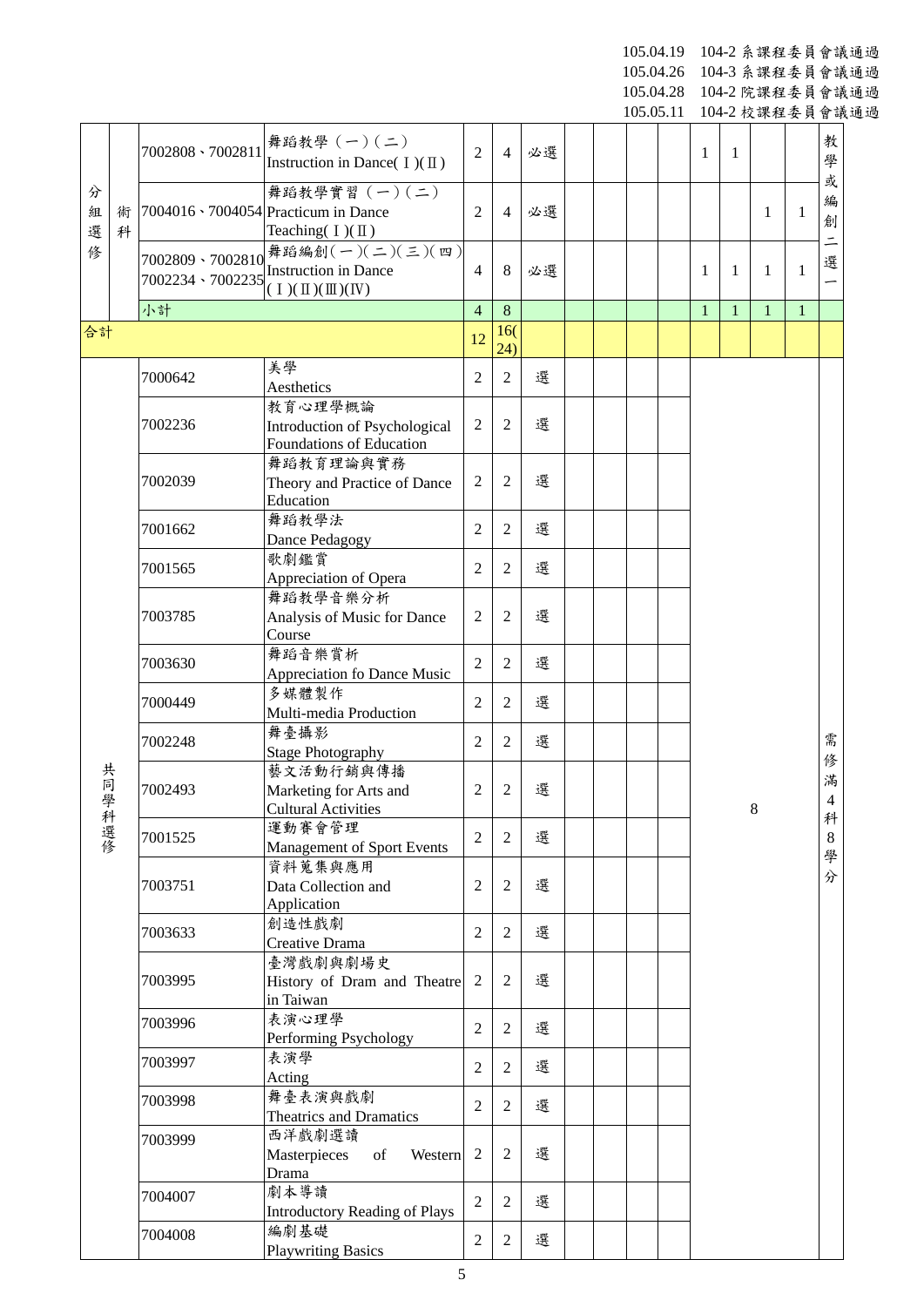10 5.0 4 .19 10 4 - 2 系課程委員會議通過

10 5.0 4 .26 10 4 - 3 系課程委員會議通過

105.04.28 104 - 2 院課程委員會議通過 105.05.11 104 - 2 校課程委員會議通過

|        |                    |         |                                             |                |                |   |                |              | 100.00.11    |              | 10+-2 仪:冰/生女只冒哦 |                     |
|--------|--------------------|---------|---------------------------------------------|----------------|----------------|---|----------------|--------------|--------------|--------------|-----------------|---------------------|
|        |                    | 7004009 | 導演基礎                                        | $\overline{2}$ | 2              | 選 |                |              |              |              |                 |                     |
|        |                    | 7004010 | <b>Directing Basics</b><br>舞蹈與科技            |                |                |   |                |              |              |              |                 |                     |
|        |                    |         | Dance and Technology                        | $\overline{2}$ | $\overline{2}$ | 選 |                |              |              |              |                 |                     |
|        |                    |         | 其他                                          | $\overline{2}$ | 2              | 選 |                |              |              |              |                 |                     |
|        |                    |         | other                                       |                |                |   |                |              |              |              |                 |                     |
| 小計     |                    |         |                                             | 8              | 8              |   | $\overline{0}$ | $\mathbf{0}$ | $\mathbf{0}$ | $\mathbf{0}$ | 8               |                     |
|        |                    | 7003631 | 創意潛能開發                                      | 1              | 2              | 選 |                |              |              |              |                 |                     |
|        |                    |         | <b>Exploration of creative</b><br>potential |                |                |   |                |              |              |              |                 |                     |
|        | 表                  |         | 表演創意專題                                      |                |                |   |                |              |              |              |                 |                     |
|        | 演                  | 7003632 | Thematic of performance                     | 1              | 2              | 選 |                |              |              |              |                 |                     |
|        | 實                  |         | creativity                                  |                |                |   |                |              |              |              |                 |                     |
|        | 務                  | 7002247 | 表演基本訓練                                      | 1              | 2              | 選 |                |              |              |              |                 |                     |
|        | 課                  |         | <b>Basic Training of Acting</b>             |                |                |   |                |              |              |              |                 |                     |
|        | 群                  | 7000531 | 兒童劇場<br>Theatre for Children                | 1              | 2              | 選 |                |              |              |              |                 |                     |
|        |                    |         | 名作實習                                        |                |                |   |                |              |              |              |                 |                     |
|        |                    | 7002246 | Dance Repertory                             | 1              | $\overline{2}$ | 選 |                |              |              |              |                 |                     |
|        |                    | 7002681 | 舞蹈音樂製作                                      |                |                | 選 |                |              |              |              |                 |                     |
|        |                    |         | <b>Dance Music Production</b>               | 1              | 2              |   |                |              |              |              |                 |                     |
|        | 劇                  | 7003128 | 舞臺設計                                        | 1              | 2              | 選 |                |              |              |              |                 |                     |
|        | 場                  |         | <b>Stage Design</b>                         |                |                |   |                |              |              |              |                 |                     |
|        | 實                  | 7001641 | 舞蹈服裝設計                                      | 1              | 2              | 選 |                |              |              |              |                 |                     |
|        | 務<br>課             |         | Dance Costume Design<br>舞臺燈光設計與實務           |                |                |   |                |              |              |              |                 |                     |
|        | 群                  | 7003635 | <b>Stage Lighting Design</b>                | 1              | $\overline{2}$ | 選 |                |              |              |              |                 |                     |
|        |                    |         | 舞臺化粧                                        |                |                |   |                |              |              |              |                 |                     |
|        |                    | 7003129 | <b>Stage Makeup</b>                         | 1              | 2              | 選 |                |              |              |              |                 |                     |
|        |                    | 7001644 | 舞蹈治療                                        | 1              | 2              | 選 |                |              |              |              |                 | 需                   |
| 共<br>同 |                    |         | Dance Therapy                               |                |                |   |                |              |              |              | 修               |                     |
| 術      | 身                  | 7001028 | 接觸即興                                        | 1              | 2              | 選 |                |              |              |              |                 | 滿<br>$\overline{4}$ |
| 科      | $\mathcal{L}$<br>領 |         | <b>Contact Improvisation</b><br>肢體開發        |                |                |   |                |              |              |              | $\overline{4}$  | 科                   |
| 選      | 域                  | 7000508 | <b>Body Development</b>                     | 1              | 2              | 選 |                |              |              |              |                 | $\overline{4}$      |
| 俢      | 課                  |         | 指壓與按摩                                       |                |                |   |                |              |              |              |                 | 學                   |
|        | 群                  | 7002405 | Acupressure and Massage                     | 1              | $\overline{2}$ | 選 |                |              |              |              |                 | 分                   |
|        |                    | 7003112 | 運動傷害與急救                                     | 1              | 2              | 選 |                |              |              |              |                 |                     |
|        |                    |         | Sports Injury and First Aid                 |                |                |   |                |              |              |              |                 |                     |
|        |                    | 7003514 | 有氧舞蹈                                        | 1              | $\overline{2}$ | 選 |                |              |              |              |                 |                     |
|        |                    |         | Aerobic Dance<br>踢踏舞                        |                |                |   |                |              |              |              |                 |                     |
|        |                    | 7001752 | Tap Dance                                   | 1              | 2              | 選 |                |              |              |              |                 |                     |
|        |                    |         | 爵士舞蹈                                        |                |                |   |                |              |              |              |                 |                     |
|        | 休                  | 7001814 | Jazz Dance                                  | 1              | 2              | 選 |                |              |              |              |                 |                     |
|        | 閒                  |         | 運動舞蹈                                        |                |                |   |                |              |              |              |                 |                     |
|        | 舞                  | 7002402 | Dance-Sport                                 | 1              | 2              | 選 |                |              |              |              |                 |                     |
|        | 蹈                  |         | 流行舞蹈                                        |                |                |   |                |              |              |              |                 |                     |
|        | 課                  | 7002250 | Popular Dance                               | 1              | 2              | 選 |                |              |              |              |                 |                     |
|        | 群                  | 7001259 | 瑜珈                                          | 1              | 2              | 選 |                |              |              |              |                 |                     |
|        |                    |         | Yoga                                        |                |                |   |                |              |              |              |                 |                     |
|        |                    | 7002365 | 彼拉提斯                                        | 1              | 2              | 選 |                |              |              |              |                 |                     |
|        |                    |         | Pilates<br>競技啦啦隊                            |                |                |   |                |              |              |              |                 |                     |
|        |                    | 7001880 | <b>Cheer Leading</b>                        | 1              | 2              | 選 |                |              |              |              |                 |                     |
|        |                    |         | 幼兒體能遊戲                                      |                |                |   |                |              |              |              |                 |                     |
|        | 體<br>育             | 7002812 | Physical<br>Activities<br>for               | -1             | 2              | 選 |                |              |              |              |                 |                     |
|        |                    |         | Pre-school Children                         |                |                |   |                |              |              |              |                 |                     |